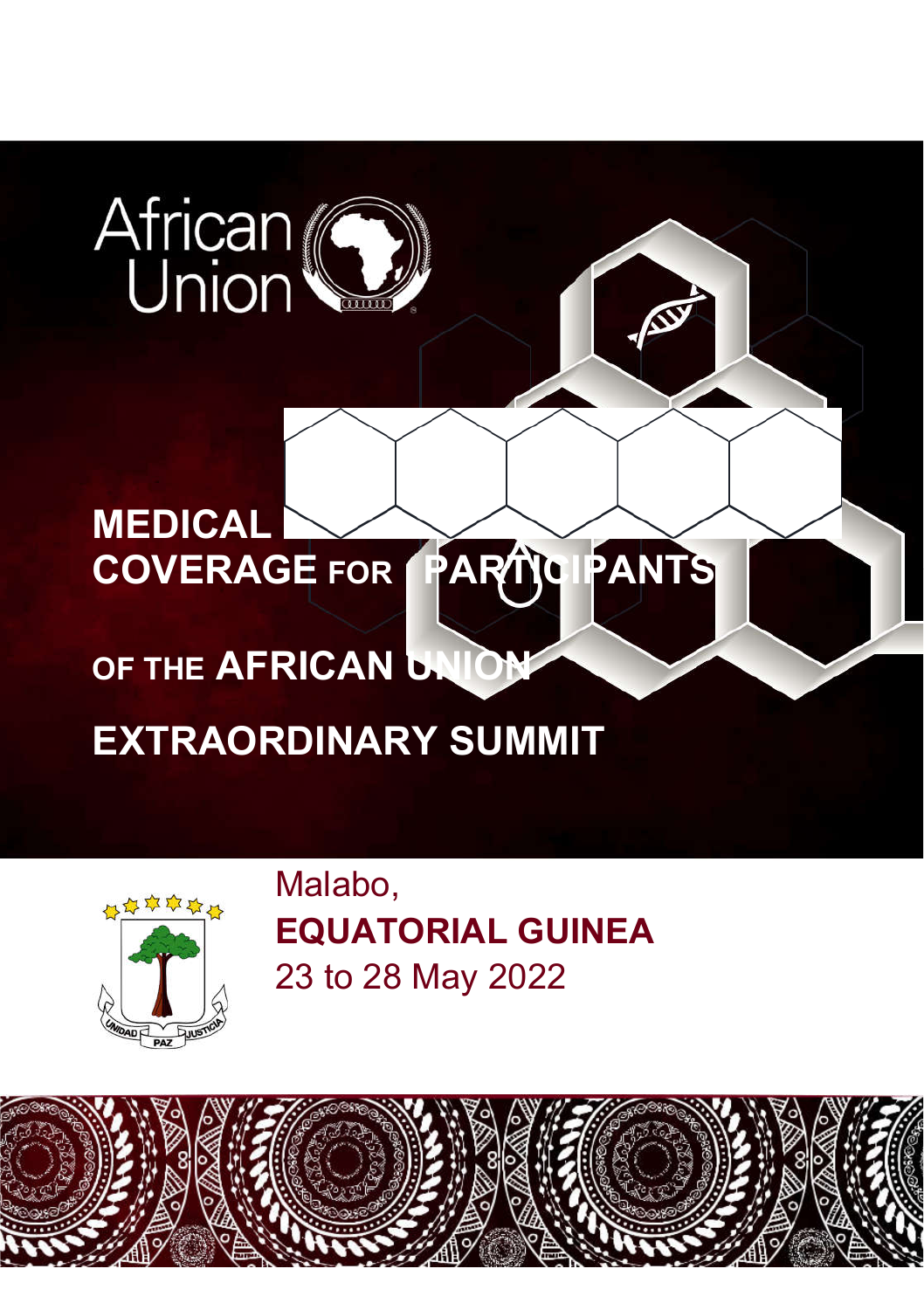The Directorate of Medical and Health Services of the African Union Commission and the Ministry of Health of Equatorial Guinea welcomes you to Malabo, Equatorial Guinea for the Extraordinary Humanitarian Donors Conference and the Extraordinary Summit on Terrorism and unconstitutional  $\bigoplus$ changes of government in Africa.

 $\langle \rangle$ Please find below useful information about Equatorial Guinea and medical coverage for the Summit attendees and suggestions on how you can stay  $\mathbb{Q}$ healthy during your stay.



Equatorial Guinea is a member country of CEMAC (Economic Community of Central African States) with an area of 28051 km2. It consists of the meeting in a single state of 2 geographical entities, one island and the other continental, very far from each other and very different both in terms of ecosystems and settlements.

Located in Central Africa between the parallels 3° 45′ 08″ N, 8° 46′ 26″ E, it is one of the smallest countries in Africa and ranks 145th on a continental scale. The largest city is Bata located on the mainland, followed by Malabo on its island part. In 2020, its population was estimated at 1,403,000. Its national currency is

the CFA Franc.

**De** 

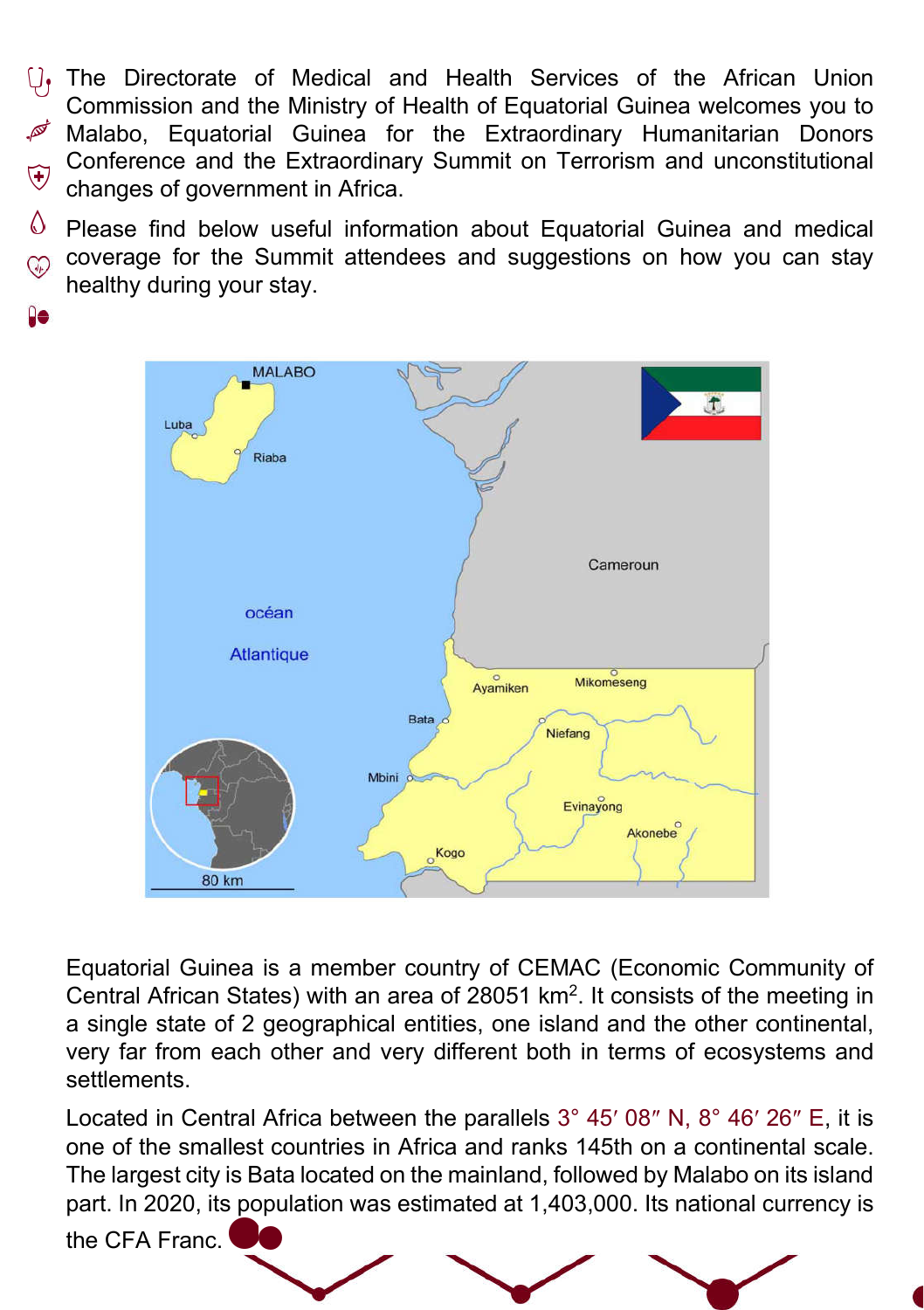# **WEATHER**

The climate is tropical, hot and humid all year round, with a slightly cooler period from June to September, when south-westerly currents prevail. Temperatures are higher from January to May, and lower from July to September, when they drop to around 27<sup>,</sup>/28<sub>°</sub> in the mainland, while they remain slightly higher in the islands.

During the summit in May, temperatures are expected to oscillate between  $24^{\circ}$ and 27 $^{\circ}$  in Malabo with heat peaks at 30 $^{\circ}$ . The rains are abundant and the precipitation totals 1870 millimeters per year. Due to heat spikes and the risk of dehydration (decreased amount of water in your body), you may experience mild headaches, mild dizziness, fatigue, mild insomnia (difficulty sleeping), feeling thirsty and dry mouth. These symptoms should improve with rest and adequate rehydration. Therefore, you should drink water regularly.

In addition, the high humidity and the high pollen content of the ambient air in hotels can trigger or exacerbate allergic or respiratory symptoms, particularly for asthmatics and those with allergies.

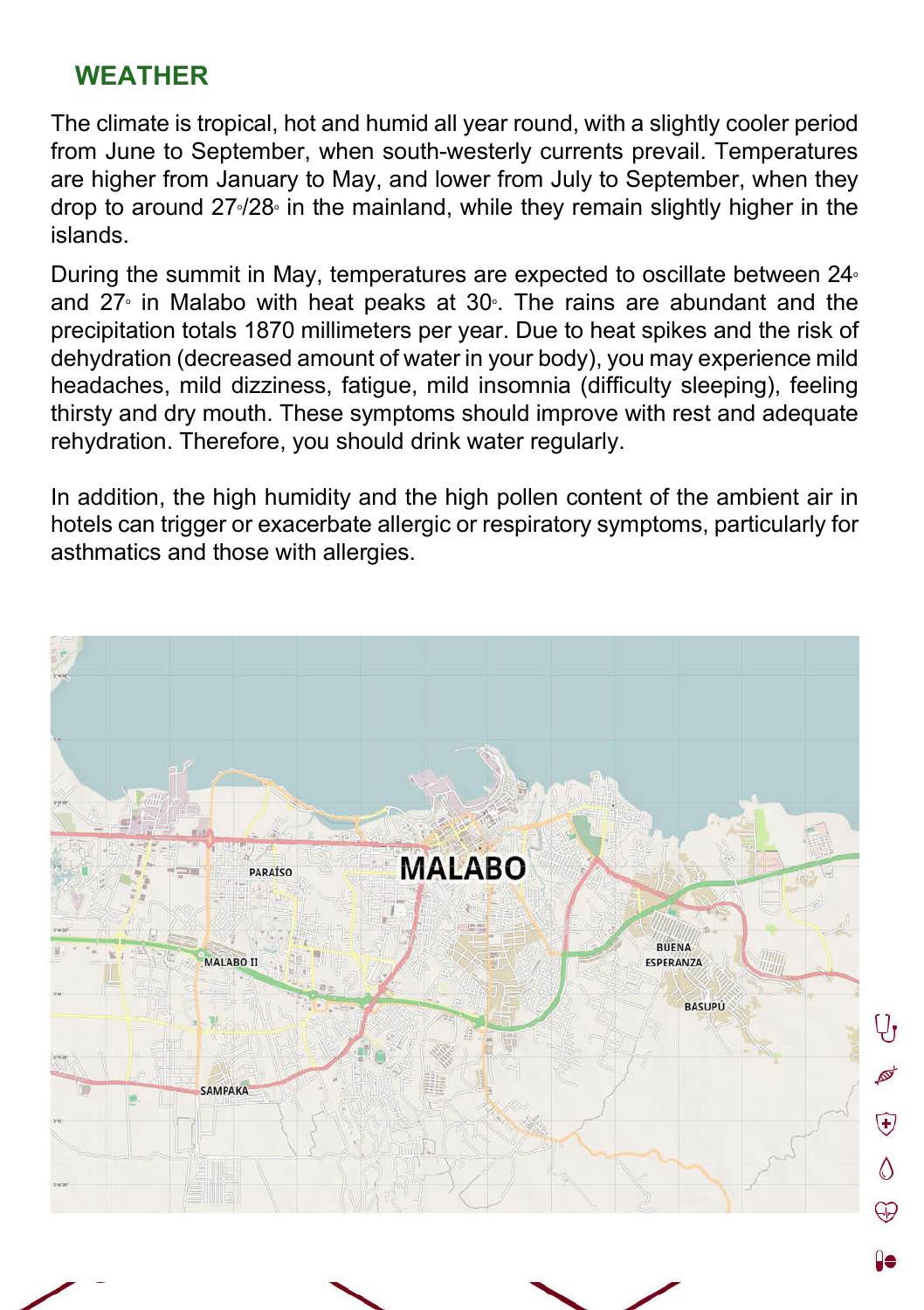# **COVERAGE AND MEDICAL COST**

Medical coverage during the Summit will be provided by the African Union Medical and Health Services and Equatorial Guinea medical team at the SIPOPO conference center.

### **Medical cover will be limited to emergencies only!**

Summit attendees are welcome to use the summit clinic located on the ground floor of the conference center and which will be open daily from 7:30 a.m. until the last scheduled meeting of the day. If additional medical services are required outside of the conference (including prescriptions for medications, hospitalizations, etc.), the cost of such services will be borne by the attendees or their sponsors.

**All summit participants are advised to obtain international medical insurance coverage with a reputable insurance company**. This insurance coverage should take effect as soon as they leave their country of origin or their country of residence. It should be recognized by hospitals or private clinics in Malabo (see Clinic La Paz contacts). It should include medical treatment in Malabo, medical evacuation and treatment outside Equatorial Guinea and repatriation to the country of residence if needed.

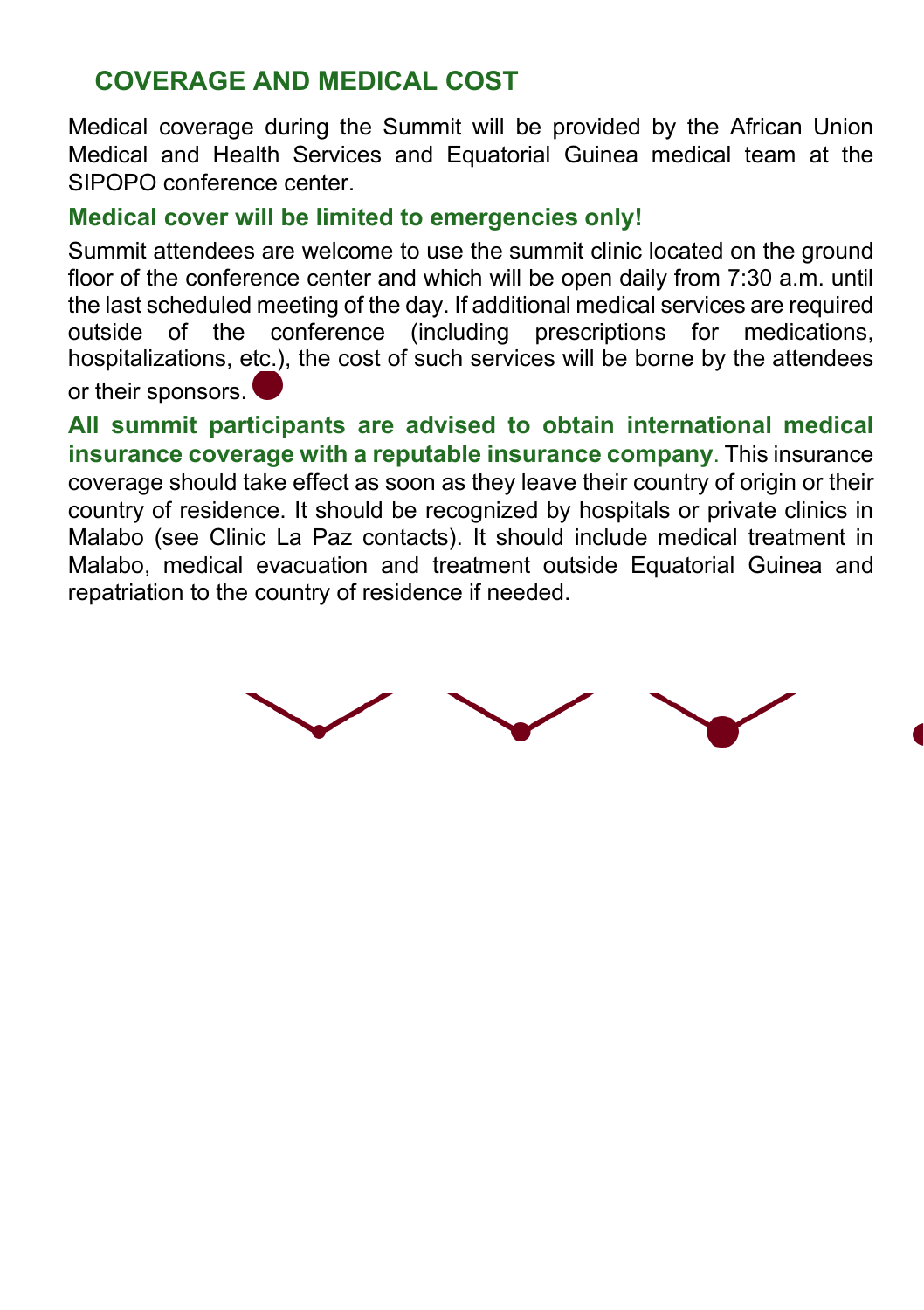## **All attendees covered by CIGNA or any other medical insurance company must carry their medical insurance cards.**

If you have a chronic medical condition (e.g. diabetes mellitus, hypertension, asthma, epilepsy, HIV, etc.) and are on treatment, ensure that you take along an adequate supply of your medication, as your preferences such as manufacturer's products or brands may not be available in Malabo.

**All dialysis sessions will be free during the summit.**

# **COVID-19 PROTOCOL**

#### **Vaccination and disease screening as part of COVID-19 screening measures on arrival at Malabo International Airport:**

All delegates must provide a negative COVID-19 PCR test certificate issued no later than 72 hours before travel. No Rapid test is required upon arrival at the airport.

It is recommended, but not mandatory, that all delegates have a full COVID-19 vaccination certificate.

Malaria is endemic in Malabo, and prophylaxis (prevention) is strongly recommended for people who are not immune or who live in areas of the world where malaria does not exist. Contact your GP for prophylaxis before travelling. You can use mosquito repellant creams when outdoors in the evenings or night time.

## **Measures required for entry into the premises of the SIPOPO Conference Center and meetings:**

COVID-19 rapid antigen testing will be opened at SIPOPO conference center and at some hotels (please consult your hotel reception), free of charge for delegates, from 6:30 a.m. every day of the meeting.

Only delegates with negative rapid test results will be authorized by security and the medical services to access the summit venues.

All delegates will be screened using a non-contact thermometer before entering the conference room. Participants are encouraged not to attend meetings if they feel unwell.

 $Q_{\bm{y}}$ Any participant exhibiting symptoms related to COVID-19 should self-isolate and contact the medical team.

Asy  $\bigcirc$  $\Diamond$  $\odot$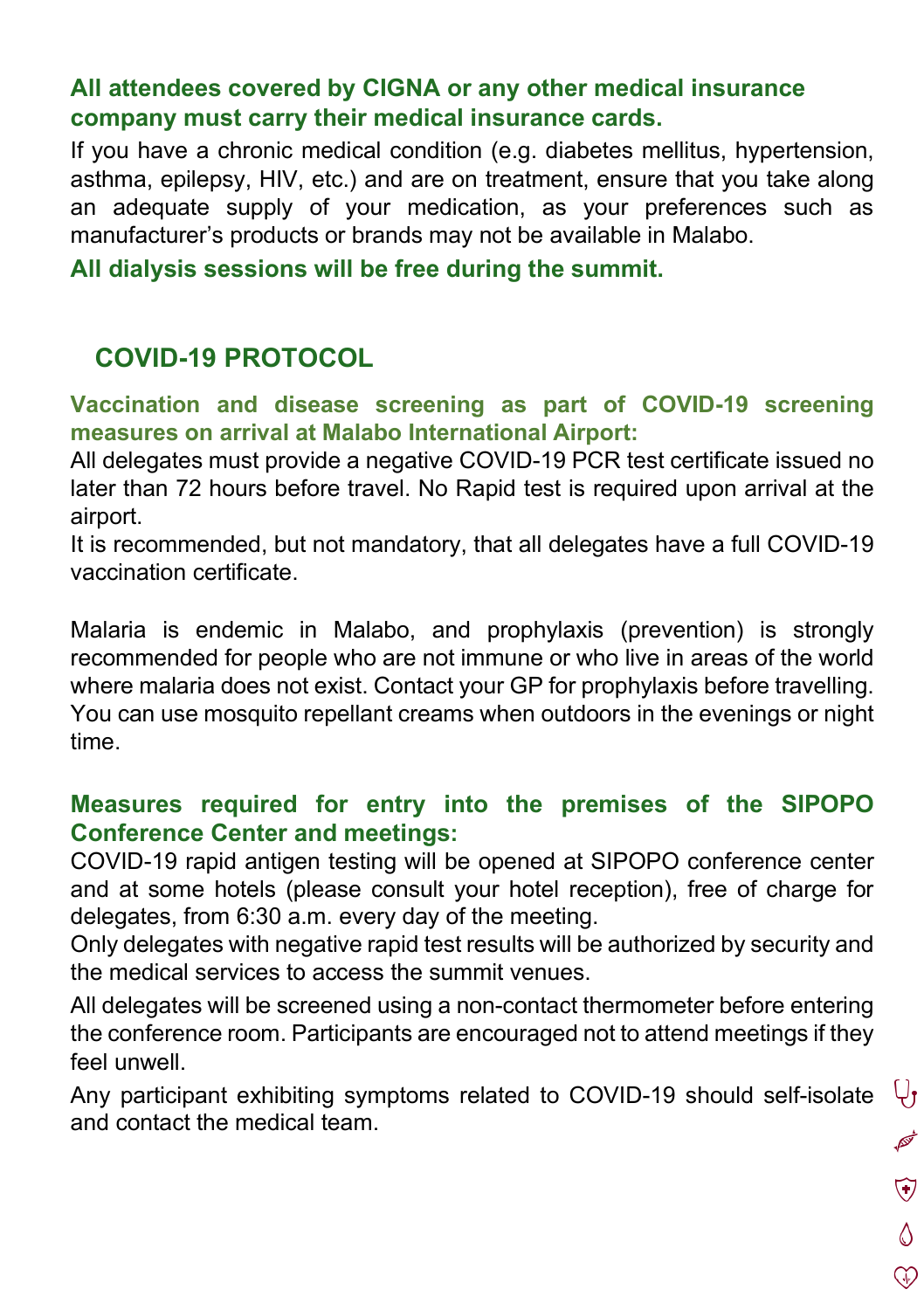In the Summit venue, all delegates are required to use only unmarked seats, as arranged by the meeting coordinators. It is mandatory for all delegates to wear KN 95 masks during meetings and at all times, even if fully vaccinated. Physical distancing is required for activities such as queuing to access meeting venues, seating arrangements, food collection, and any other activity that may require participants to be close together. Only non-contact greetings are allowed.

- PCR tests for the return trip will be arranged at the conference center or hotel  $\mathbb{U}_{\mathbf{f}}$ at government expense. Delegates who test positive will be isolated free of charge in public centers made available by the government. Those who wish to be admitted to a private structure can do so at their own expense or at their  $\widehat{\mathbf{y}}$ insurance.
- $\wedge$ Vaccination against yellow fever, and proof of having received it, is an entry requirement for Equatorial Guinea. Carry your up-to-date vaccination card (Yellow card) with you. 99

#### $\theta$ **Protect yourself and protect others:**

• Maintain strict hand hygiene. Wash your hands with soap and water, especially before eating, after contact with frequently used surface, before and after using washrooms. Alcohol-based hand sanitizers will be available at the conference buildings and hotels. Please use them. You can buy disinfectant solutions (containing at least 70% alcohol) from local pharmacies for your personal use.

•

- Avoid contact with the body or body fluids infractuation person. If this and promptly report it to the medical team.
- If you find someone sick, seek help immediately. Don't try to help him/her all by yourself.

# **The toll-free numbers are the following:**

• •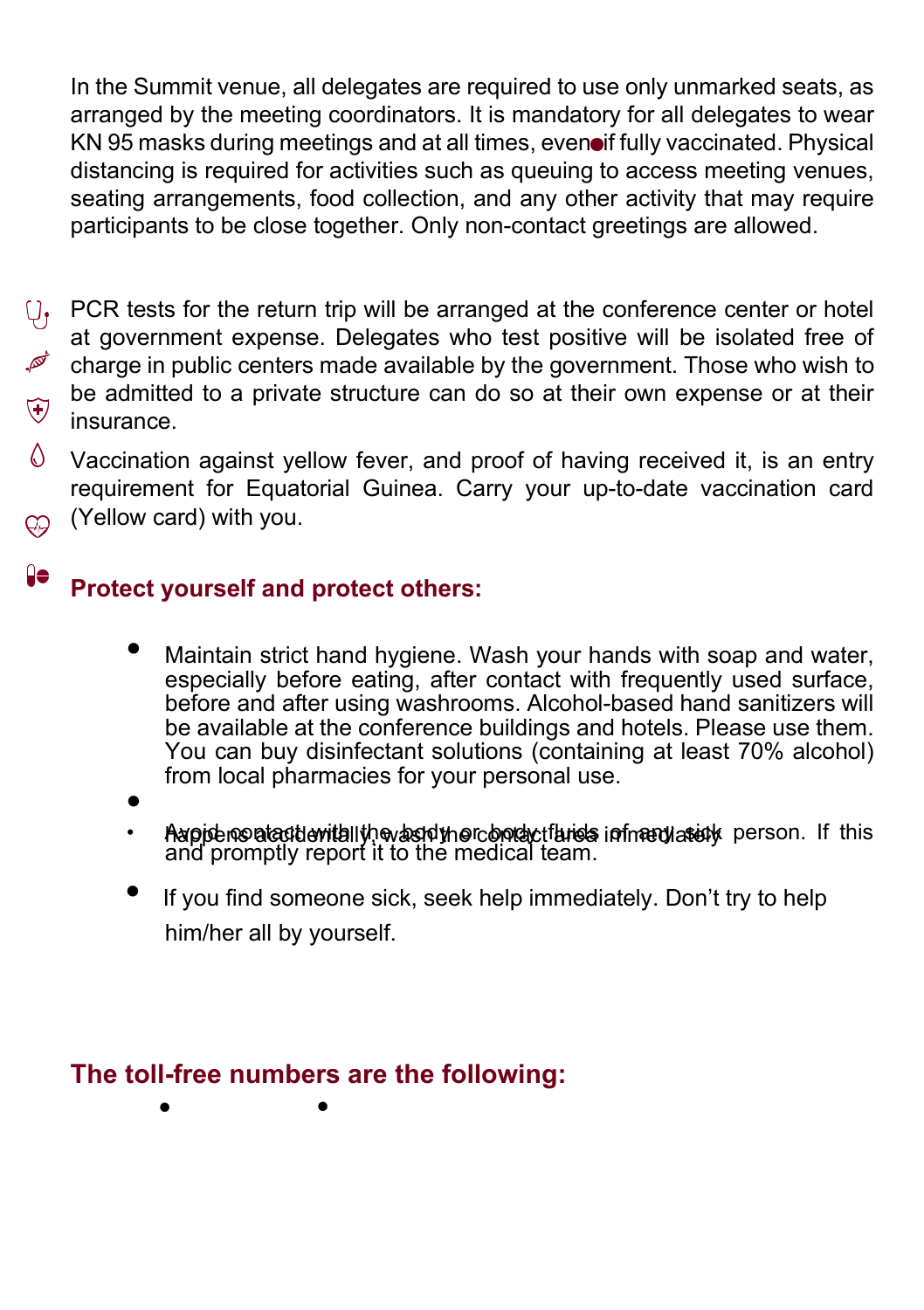- •
- **SAMU EMERGENCY : 222 02 2893 SECURITY POLICE: 666 404 040 FIRE DEPARTMENT: 112 GENDARMERIE: 666 303 030**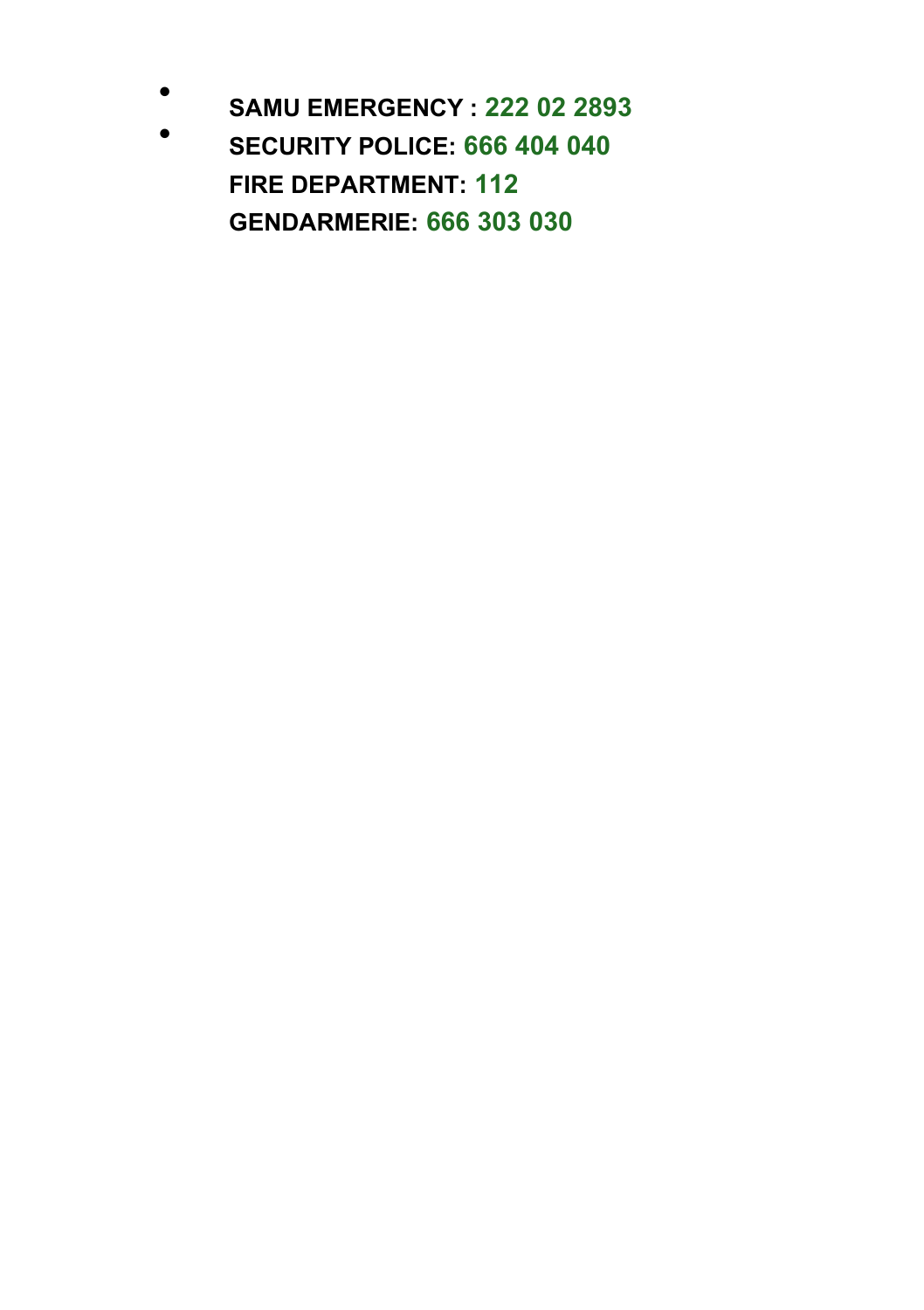# **EAT AND DRINK SAFELY**

Make sure your food and water come from reliable sources and that fruits are washed well before consumption. Food should be cooked well and stored properly. Drink enough clean water, at least 2 L every day.

**Maintain personal safety at all times:** Use the same common sense as at home and always remain alert and aware of your surroundings.

**Keep cool:** Temperatures in Malabo will be high, preferably use loose and light clothing, especially in the evening.

#### **In case you fall ill or have an accident during your stay :**

Report it to the Medical Service of your hotel;

Report to the AU Medical Team or the Host Medical Service.

Call someone for help if you cannot perform any of the above recommendations.

For a strict emergency call the GREEN NUMBERS

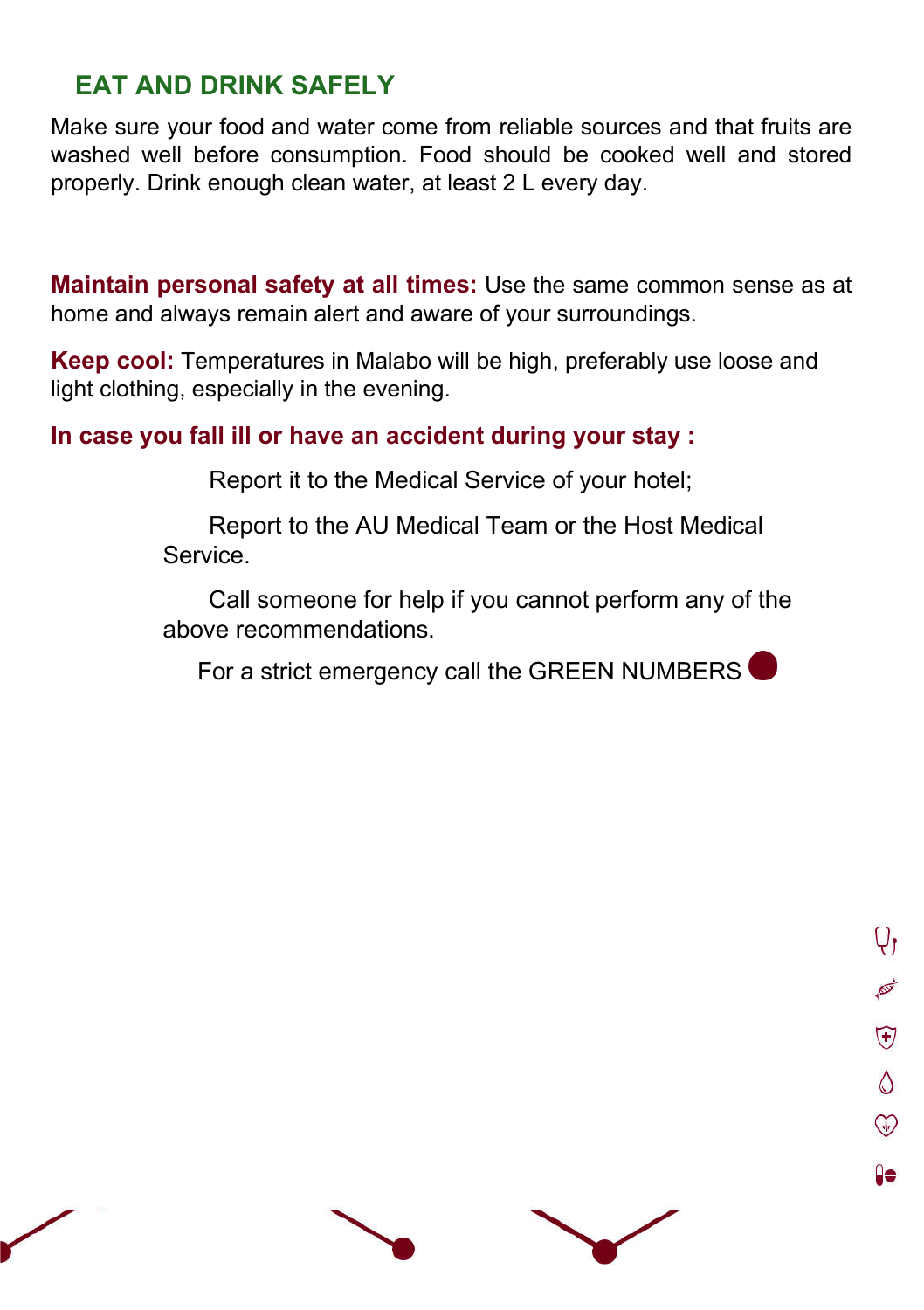#### **AU MEDICAL TEAM**



 $\overline{\text{Service - Head Media}}$ Laboratory **+222 36 35 74 47**



**Dr Diop Mohamed Yahya Dr Ignace Nzayisenga Sr. Melissa Machani** Ag. Head Medical Support Internal Medicine Specialist Murse<br>
Service - Head Medical **1996** +250 788 543 599 +251 92 123 5148





**Mr. Coulibali**  Nurse/ IPC team<br>+251 91 22 00552



**Mrs. Yemistrach A.**<br>Lab technician **+251 91 22 00552 +251 91 112 9326**

#### **EQUATORIAL GUINEA MEDICAL TEAM**



**Dr Juan Jose Owono Okiri +240 222 246 139<br>+240 555 533 890** 



**Domingo Tomás Nguema Dr. Valero Ondo Nguema** Director General of the **Ntutumu** Emergency doctor<br>
Hospital Coordination Specialist in Critical Care **+240 222 022 893** Specialist in Critical Care<br>Medicine **+240 555 533 890 +240 555 681 084 +240 222 501 726**



**EMERGENCY CONTACTS** for use at the African Union Summit **SAMU:** +240 222 022 893 / +240 222 246 383 | Dr Valero Ondo Nguema **CLINIQUE LA PAZ:** +240 222 501 726 | Dr. Domingo Masingo **AFRICAN UNION MEDICAL STAND:** SIPOPO | Dr Diop